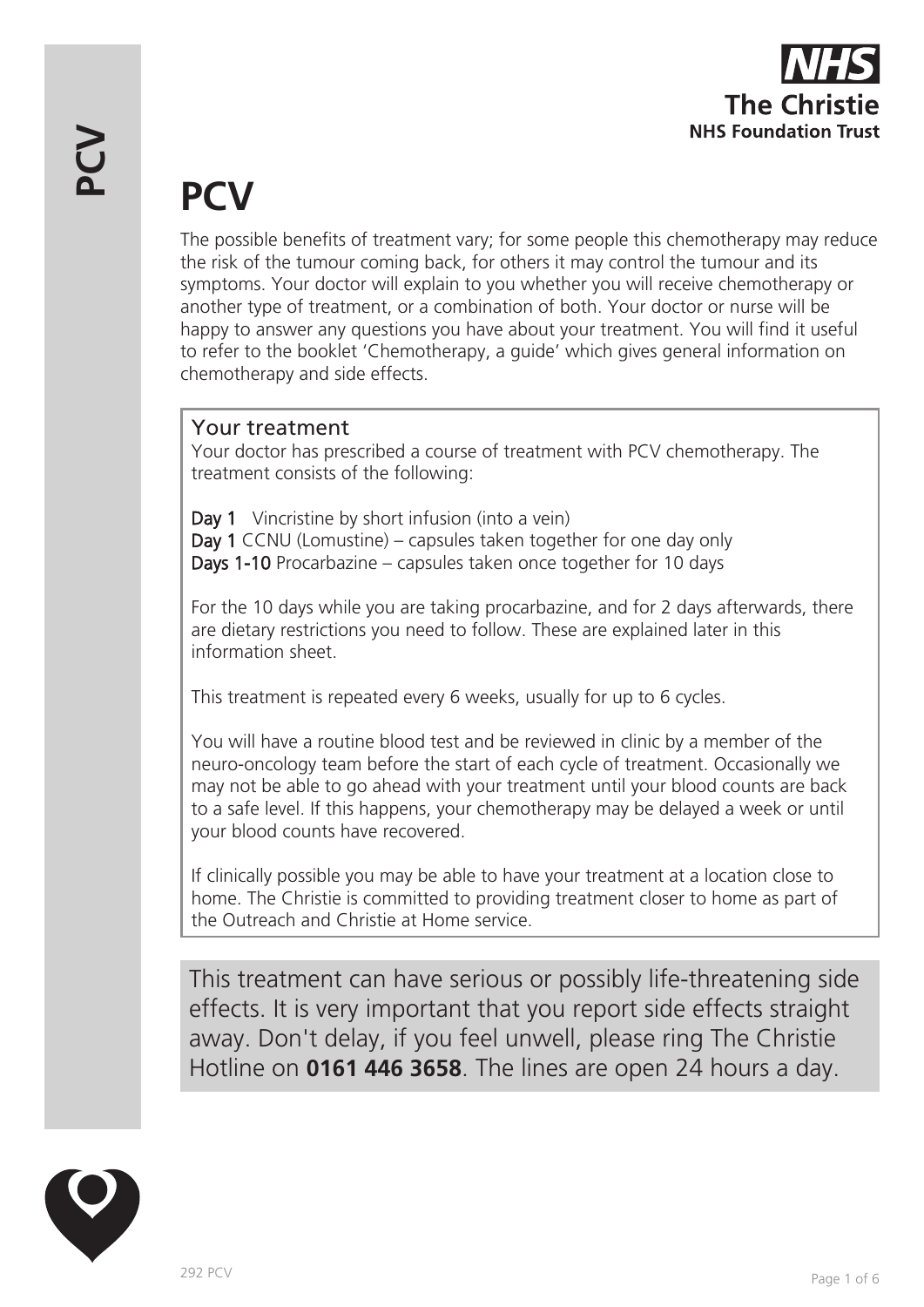## Increased risk of serious infection

You are vulnerable to infection while you are having chemotherapy. Minor infections can become lifethreatening in a matter of hours if left untreated. Symptoms of infection include fever, shivering, sweats, sore throat, diarrhoea, discomfort when you pass urine, cough or breathlessness. We recommend that you use a digital thermometer so you can check your temperature. You can buy one from your local chemist.

#### If you feel unwell, you have symptoms of an infection or your temperature is 37.5ºC or above, or below 36ºC contact The Christie Hotline straight away.

• Extravasation is when chemotherapy leaks outside the vein. If you develop redness, soreness or pain at the injection site at any time please let us know straight away.

### Instructions for taking oral CCNU and Procarbazine:

Vincristine will be delivered intravenously on the chemotherapy unit at The Christie or a Christie outreach site. CCNU and Procarbazine can be taken on the chemotherapy unit or taken later, at home, on the same day.

You will be given anti-sickness medicine (Ondansetron) either orally or intravenously prior to your intravenous chemotherapy. Therefore it is not necessary to take a repeat dose of this if you are taking your oral chemotherapy within 6 hours of your intravenous chemotherapy. If it is more than 6 hours, take another dose of ondanstron 30-60 minutes before taking the CCNU and procarbazine capsules.

Take the CCNU on an empty stomach (2 hours after food and 1 hour before food). If preferred, it can be taken at bedtime.

The CCNU and procarbazine can be taken together on Day 1.

Lomustine is taken as a single dose, only on Day 1. Procarbazine is continued once a day for a total of 10 days.

Your total daily dose will be made up of several capsules of CCNU and several capsules or tablets of Procarbazine. If you are unsure about how to take your medication, please ask a member of your clinical team.

The capsules should never be opened or crushed. If they become damaged, avoid getting the powder on your skin or in your eyes. If you accidentally get some on your skin or in your eyes you should wash immediately.

Continue taking ondansetron regularly every 12 hours for 2 days.

You will also be provided with an alternative anti-sickness medicine (Metoclopramide), which may be used 30-60 minutes before taking procabazine each day, after your Ondansetron is finished, or can be taken up to 3 times per day in combination with ondansetron if required.

- If you vomit after you take the CCNU or Procarbazine capsules, do not take a second dose that day. Contact The Christie Hotline for advice.
- If you continue to feel sick or vomit, please contact your GP or this hospital because your anti-sickness medication may need to be changed or increased.
- Your doctor may have prescribed other medications such as steroids (dexamethasone), anti-epileptics, stomach-protecting drugs or painkillers – these should be taken as prescribed in the usual way. It is usually fine to continue to take any other medications you have been prescribed that are not related to your brain tumour, such as blood pressure tablets. Please check these with your doctor.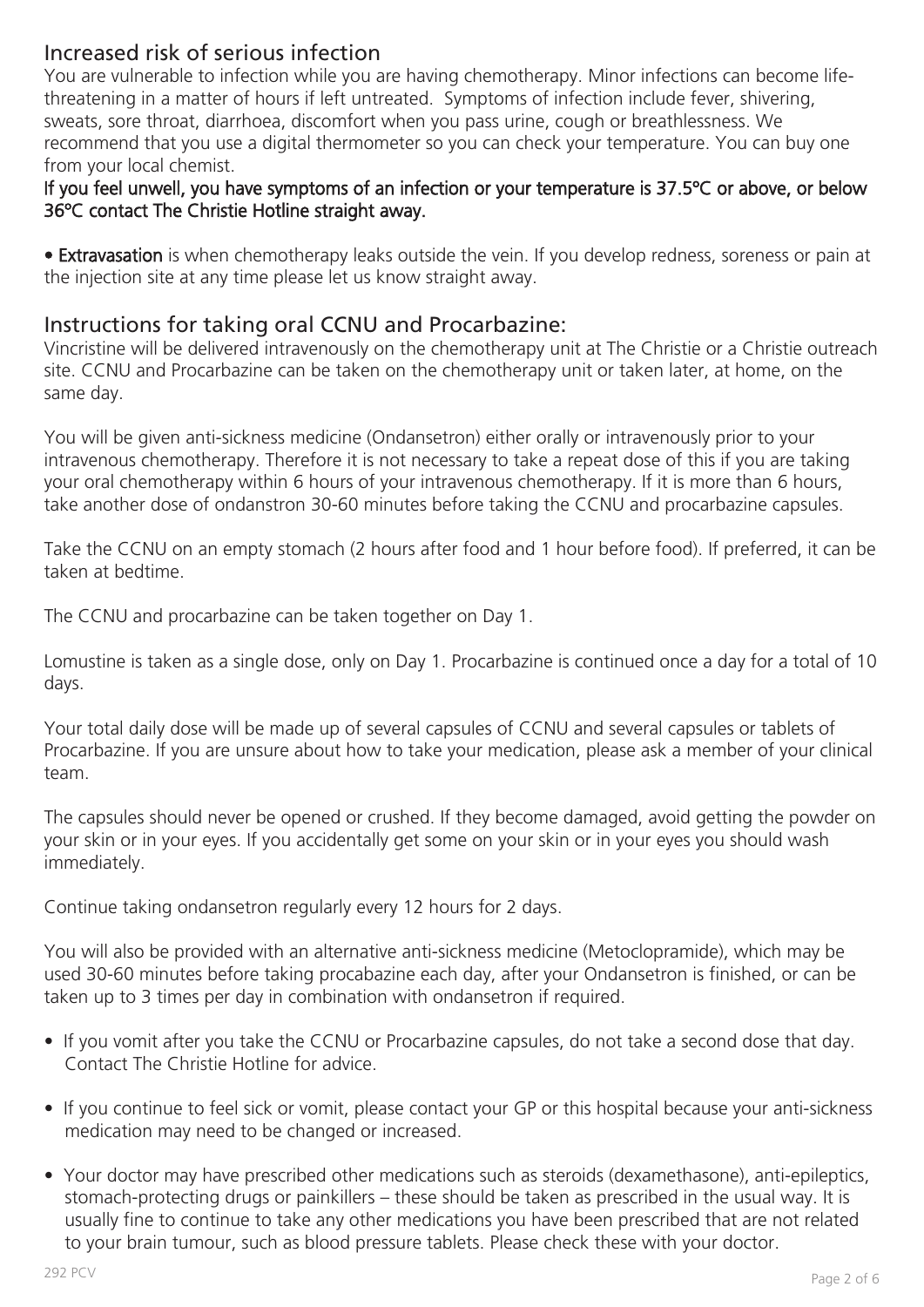## Possible side effects

Chemotherapy can cause many different side effects. Some are more likely to occur than others. Everyone is different and not everyone gets all the side effects. Most side effects are usually temporary, but in some rare cases they can be life-threatening. It is important to tell your hospital doctor or nurse about any side effects so they can be monitored and, where possible, treated.

## Common side effects (more than 1 in 10)

## • Bruising or bleeding (Warning!)

This treatment can reduce the production of platelets which help the blood clot. Let your doctor know if you have any unexplained bruising or bleeding, such as nosebleeds, bloodspots or rashes on the skin and bleeding gums. You may need a platelet transfusion.

### • Nausea and vomiting (sickness)

The severity of this varies from person to person, and tends to be worst for the few days after your vincristine and CCNU. Continue to take the ondansetron anti-sickness medication regularly every 12 hours for 2 days. You will also be provided with additional sickness medication (Metoclopromide) which you can take as well, up to 3 times per day, should you require it. If you continue to feel or be sick, contact your GP or this hospital, because your anti-sickness medication may need to be changed or increased.

#### • Lethargy

PCV chemotherapy may make you feel tired and lacking in energy. It can be frustrating when you feel unable to cope with routine tasks. If you do feel tired, take rest and get help with household chores. Gentle exercise such as walking can be beneficial. If necessary, take time off work.

#### • Constipation

This may be quite troublesome, and it is important not to let constipation become severe. Try to drink plenty of fluids and eat foods high in fibre. You can also try simple laxatives which you can buy from a pharmacy, but make sure you tell your Christie doctor about this. Your Christie doctor or GP can prescribe stronger laxatives if necessary. (See Severe constipation and abdominal pains on page 4)

#### • Headache

If you have mild headaches, which are not persistent, it is fine to take simple painkillers eg paracetamol. If your headaches are more severe, or are new or are changing, please contact The Christie Hotline or your clinical team.

#### • Anaemia (low number of red blood cells)

While having this treatment you may become anaemic. This may make you feel tired and breathless. Let your doctor or nurse know if these symptoms are a problem. You may need a blood transfusion.

#### • Flu-like symptoms

Procarbazine may cause flu-like symptoms such as fever, aches and pains and shivering about 3 to 5 hours after it is given. These symptoms should be temporary and should settle within 12 to 24 hours. You can take paracetamol which should help. If your symptoms are particularly severe, tell your doctor on your next visit.

#### • Loss of appetite

If your appetite is affected, try to eat little and often. If you don't feel like eating, you can replace meals with nutritious, high calorie drinks. These are available from most chemists or can be prescribed by your GP. The Christie booklet: 'Eating – help yourself' provides further information.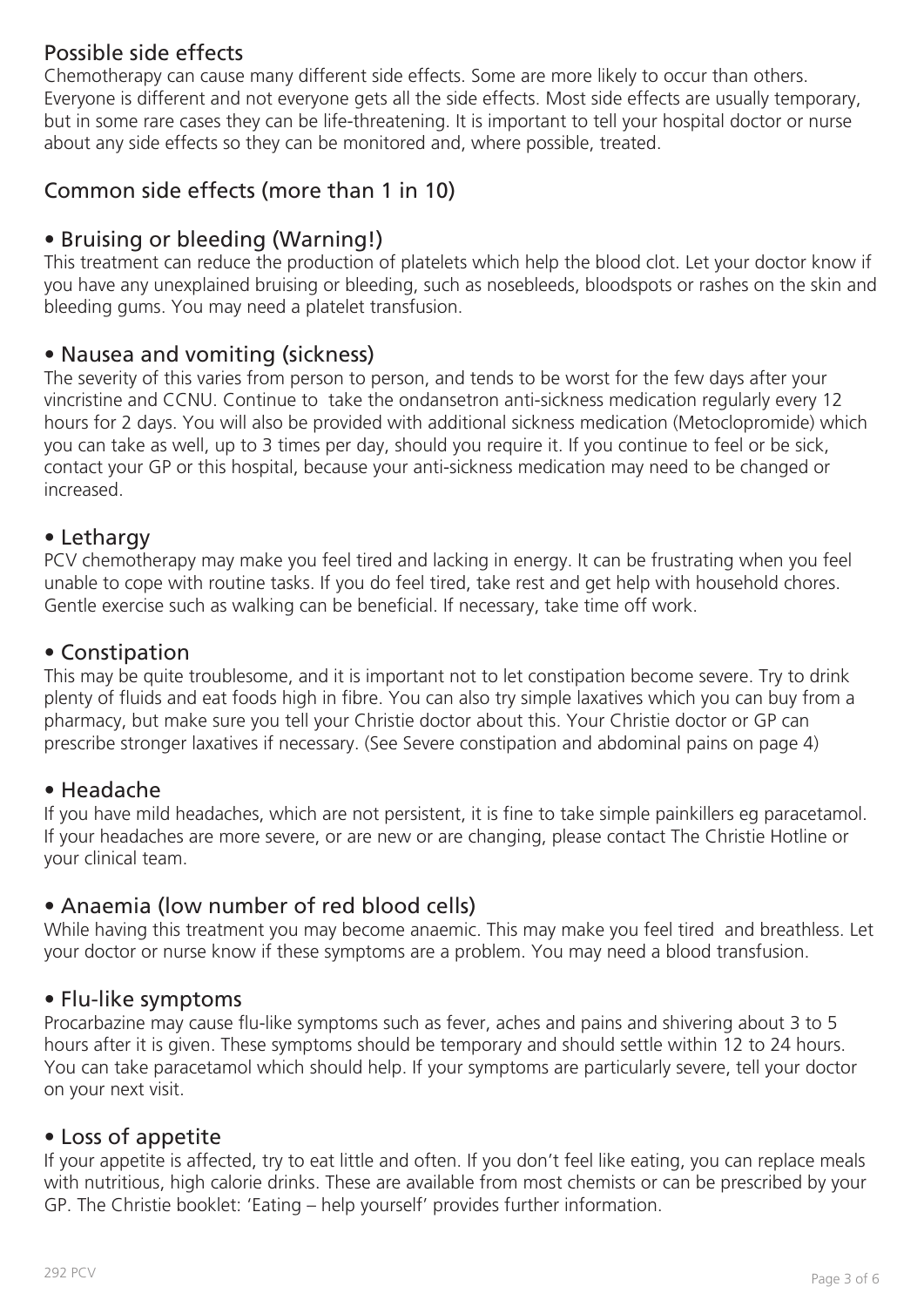# Uncommon side effects (less than 1 in 10)

## • Hair thinning

Some hair loss may occur during treatment, including body and facial hair. It is advisable to avoid perms, colours, use of hot brushes and vigorous frequent washing that could increase hair loss. Please remember that this is a temporary side effect and your hair will grow back when your treatment is completed. Very rarely, hair loss may be permanent.

The cancer information centre offers a coping with hair loss service to all patients where support, information and advice will be given. Drop in, contact 0161 446 8100 or email informationcentre@christie.nhs.uk. Information about the wig service can also be found here and vouchers for wigs can also be obtained for eligible patients. The wig room provides a drop in service, please see The Christie leaflet 'The wig fitting service' for further information.

The Maggie's Centre runs a Talking Heads hair loss support workshop for anyone who is anticipating or experiencing hair loss (both men and women). These sessions cover the practicalities of hair loss as well as offering support with its emotional impact. Contact Maggie's on 0161 641 4848 or email manchester@maggiescentres.org

#### • Sore mouth

Your mouth may become sore or dry, or you may notice small mouth ulcers during this treatment. Drinking plenty of fluids and cleaning your teeth regularly and gently with a soft toothbrush can help to reduce the risk of this happening. We can prescribe a mouthwash for you to use during treatment. You can dilute this with water if your mouth is sore. Ask your doctor or nurse for further advice. There is also general mouth care information in the chemotherapy booklet. If you continue to have a sore mouth, please contact The Christie Hotline.

#### • Liver problems

This treatment can occasionally cause abnormal liver blood tests and jaundice. This is rarely severe but your liver function will be monitored every time you come to the clinic for your treatment. Occasionally, we may need to delay or suspend your chemotherapy until your liver blood tests have improved. If this happens, your clinical team will discuss it with you.

#### • Jaw pain

Some patients may also develop jaw pain caused by vincristine. This usually settles within 2 to 3 days and can be treated with simple painkillers like paracetamol. Using a mouthwash such as Difflam or Chlorhexidine is also helpful. If your symptoms are particularly severe, please tell your doctor on your next visit.

#### • Rash

Procarbazine may cause an itchy rash or blistering. This is more likely to happen later in your treatment course. If this happens, it is important that you stop taking your capsules immediately and contact The Christie Hotline or your clinical team.

#### • Allergic reaction (Warning!)

Very rarely, procarbazine may cause wheezing, shortness of breath and facial swelling in addition to a rash. If this occurs, seek urgent medical attention.

#### • Severe constipation and abdominal pains

Vincristine can sometimes cause severe constipation, possibly with abdominal pains, a few days after the infusion. Take laxatives as soon as you get any symptoms, particularly if you have vomited or not opened your bowels for more than 2 days. Contact your GP or The Christie Hotline on 0161 446 3658 for further advice.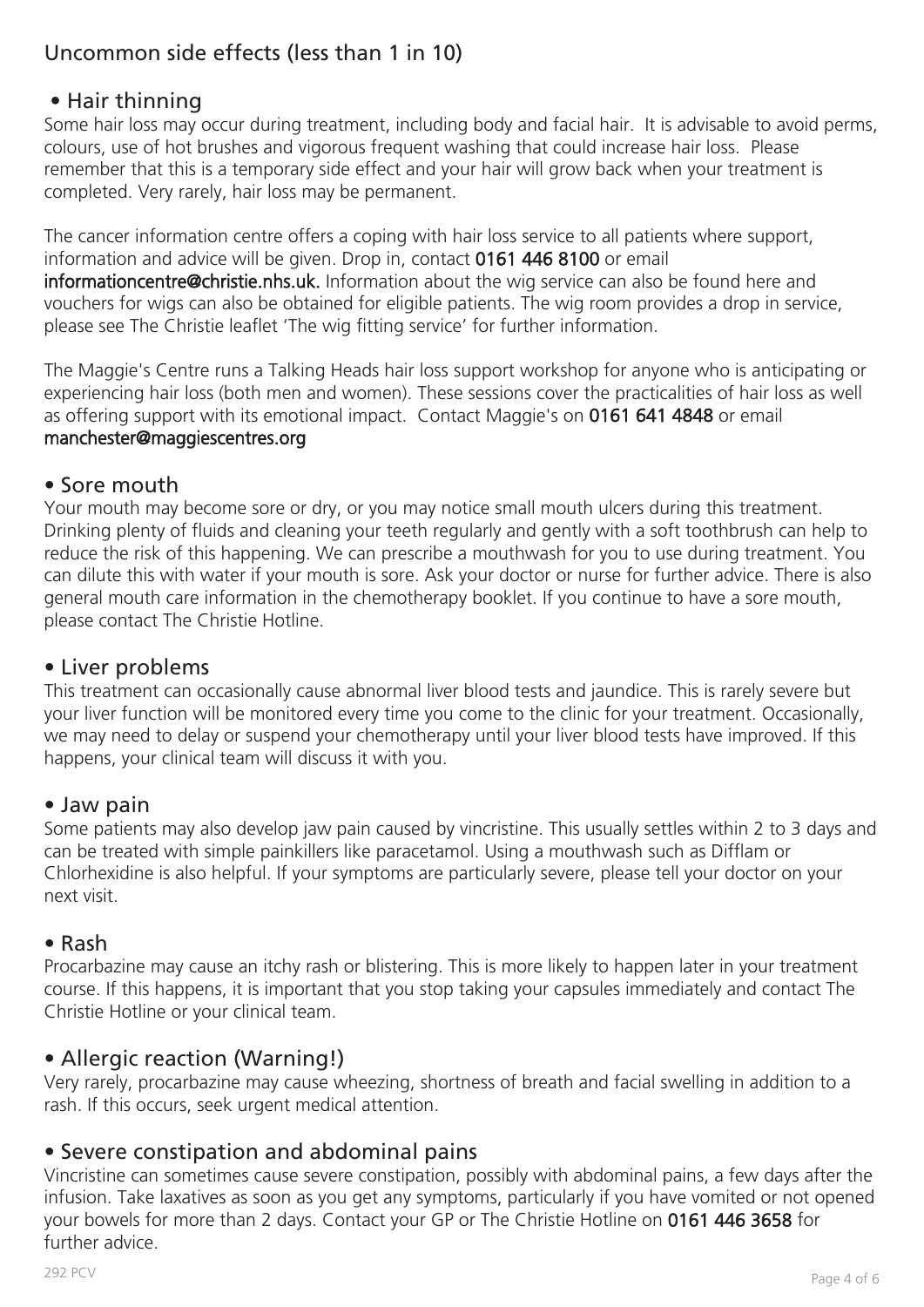## • Tingling and numbness in the fingers and toes

This is usually only mild and temporary. Very rarely it may become permanent. Please report these symptoms to your doctor on your next hospital visit.

#### • Lung problems

Rarely, PCV can cause changes to the lungs. Always tell your doctor if you develop wheezing, a cough, a fever or feel breathless. You should also let them know if any existing breathing problems get worse. If necessary, they can arrange for you to have tests to check your lungs.

## Foods to be avoided on this regimen:

Procarbazine belongs to a group of medicines that may react with tyramine. Tyramine is a chemical that is present in certain protein-containing foods and drinks. Eating food or taking drinks high in tyramine may cause an unpleasant reaction (a throbbing headache, pounding heart, flushing, sweating, chills) if consumed while you are taking procarbazine and for up to 2 days after you finish taking it. If the reaction is going to occur, it can occur up to 20 mins after having the food or drink.

Tyramine is released as proteins age and break down, therefore it is usually found in foods that are aged, fermented, pickled or smoked. However, it can also be found in protein-containing foods that are improperly stored and allowed to spoil. You should only eat food containing protein if it is fresh.

Some food and drinks should be avoided completely. These include: Alcohol of all types, mature cheeses (e.g. cheddar, stilton, blue cheese and brie, but mozarella, cottage cheese and cream cheese are safe), yeast or meat extracts (Marmite, Oxo, Bovril), broad bean pods, pickled fish.

#### Other foods which should be avoided, or tried with caution and only in small quantities include:

Cured meats and salami (e.g. pepperoni, chorizo, bologna sausage), soy and fermented soy products e.g. soy sauce, tofu, miso, and other fermented vegetable proteins (e.g. Quorn®), Sauerkraut, smoked fish or caviar, over-ripe fruit e.g. avocados, bananas, liver, hung game, non-alcoholic beers and wines.

#### Alcohol must be avoided whilst taking procarbazine and for 48 hours after finishing the procarbazine.

#### Medicines to be avoided on this regimen

Certain medicines including herbal medicines and some cough and cold remedies need to be avoided. Please ask your doctor or pharmacist for advice about any other medication you are taking. Steroids (dexamethasone), stomach-protecting drugs, anti-epileptic drugs and painkillers are not affected.

#### Serious and potentially life threatening side effects

In a small proportion of patients, chemotherapy can result in very severe side effects which may rarely result in death. The team caring for you will discuss the risk of these side effects with you.

## Sex, contraception and fertility

Protecting your partner and contraception: We recommend that you or your partner use a condom during sexual intercourse while you are having the course of chemotherapy. Chemotherapy is dangerous to unborn babies and this will also protect you and your partner from any chemotherapy drugs that may be present in semen and in the vagina. If you suspect that you may be pregnant please tell your doctor immediately.

Fertility: This chemotherapy may affect your ability to have children. Your doctor or nurse should have discussed this with you. If not, please ask them before you start treatment.

Loss of periods: Due to the effect of chemotherapy on the ovaries, you may find that your periods become irregular or may eventually stop. In younger women this may be temporary, but if you are closer to your menopause it may be permanent. This can result in hot flushes, sweats and vaginal dryness. Please contact your specialist nurse if you would like advice about managing these symptoms.